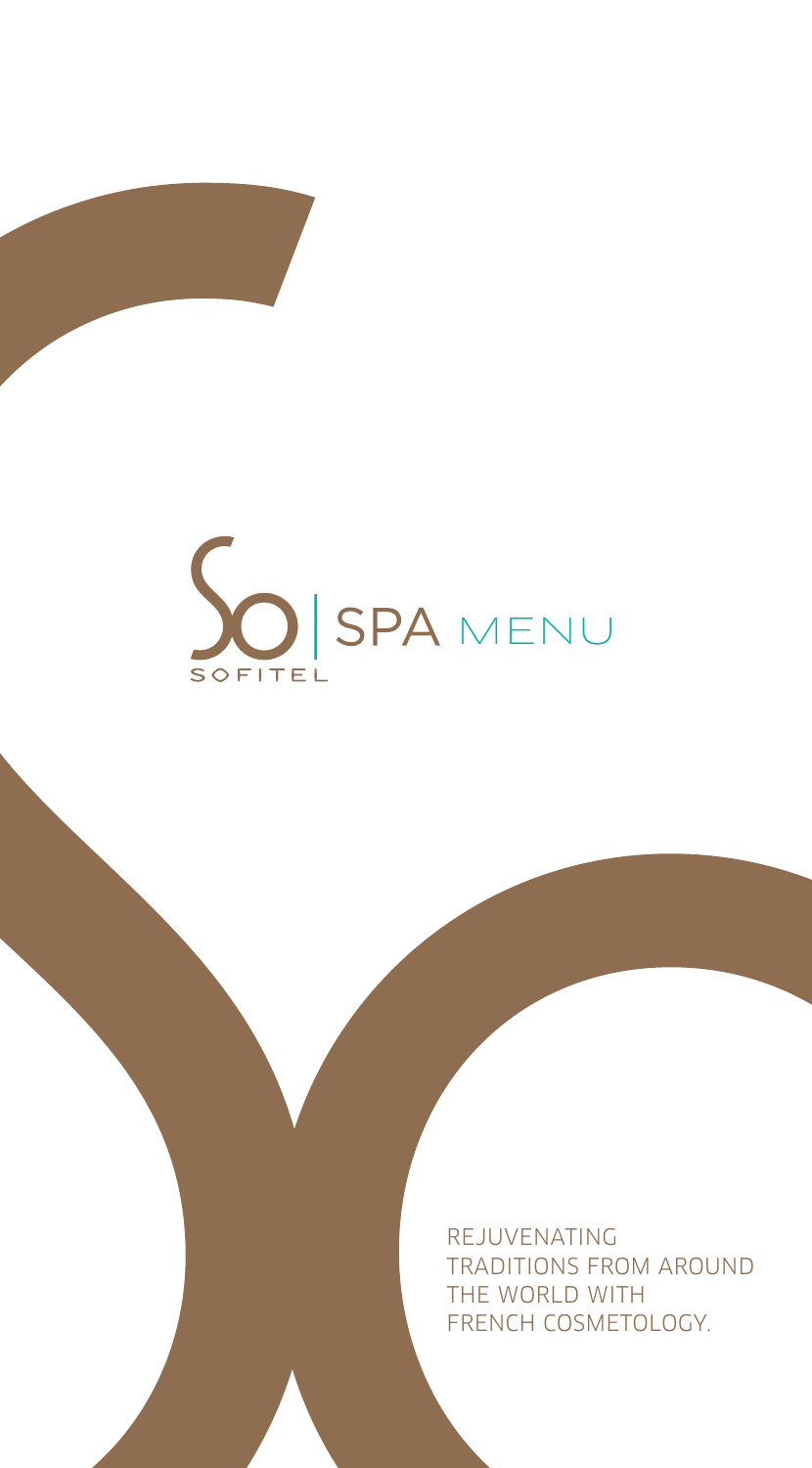A desire to escape the hustle and bustle of the city? In the heart of Cairo, discover SoSPA by Sofitel where a direct view of the Nile River, candlelight, smooth music and fragrance are staged to create a moment of total relaxation.

Awaken your senses and feel re-energized; explore an exhilarating and rejuvenating Spa experience where ancient traditions from around the world meet the refinement and skill of the latest in French cosmetology.

Make the stresses and strains of daily life fade away with our menu inspired by gastronomy and two highly prestigious brands from French cosmetology, Thémaé and Jeanne Habashi.

The Thémaé spa philosophy mixes French refinement and inspiration from the world's best health and beauty traditions; while Jeanne Habashi – Le Caire, the first luxury cosmetics brand born in the motherland of cosmetology, revives Ancient secrets of the Ancient Egyptians with the ultimate technologies in cosmetology.



SoSPA welcomes you from 8:00 am to 10:00 pm every day

F Facial Treatment **B** Body Treatment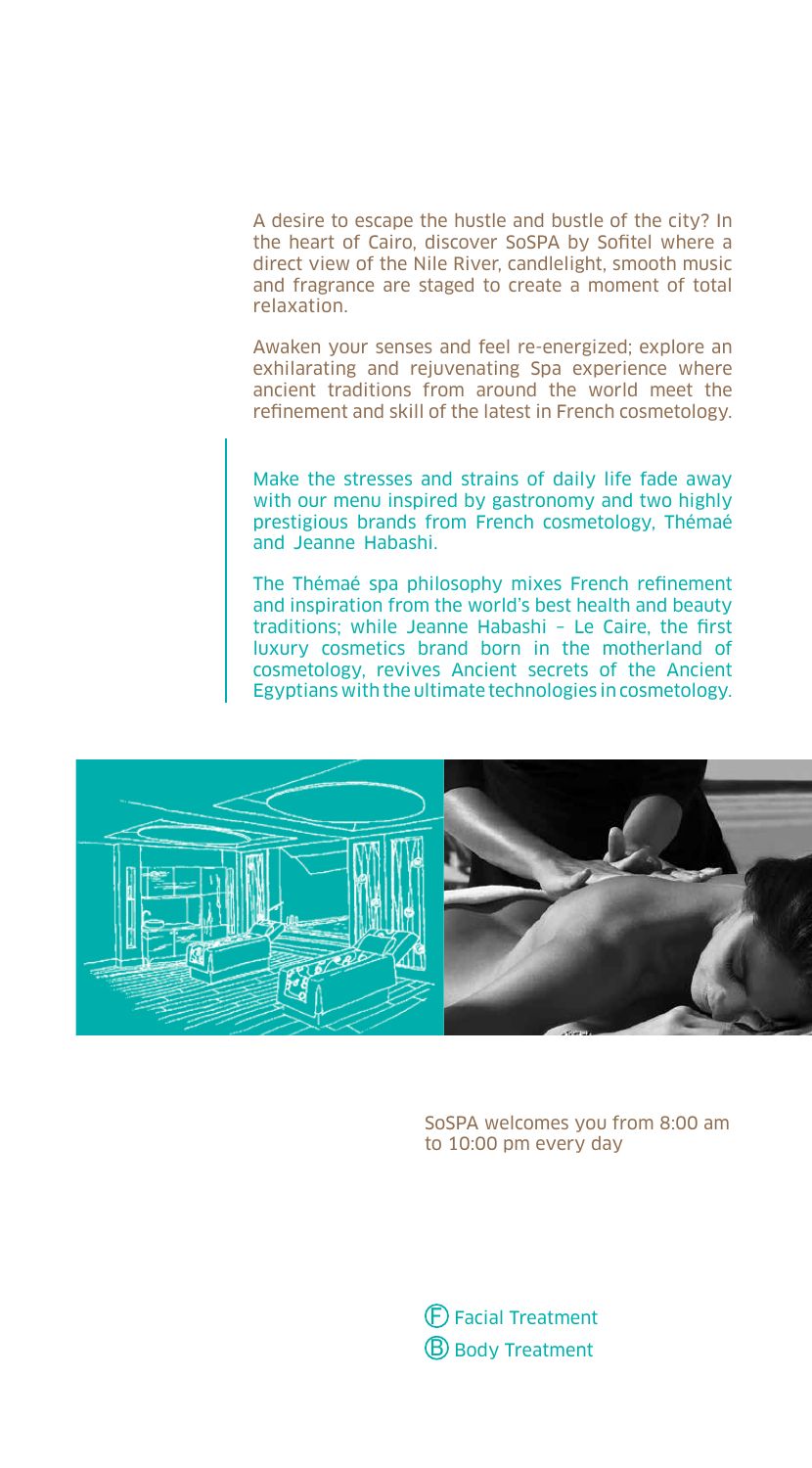# À LA CARTE

# SIGNATURE TREATMENTS

# **So Rejuvenating Facial Treatment** F

60 Minutes Luxurious blend of products combine harmoniously with the latest in French skincare techniques to help restore a youthful complexion.

#### **So Exhilarating Body massage** B

60 minutes Euphoric and soothing body massage using signature techniques that will shape and tone your silhouette.

#### **Gift Voucher**

A chic and refined gift that suits every occasion. Offer from one hour to an entire day of wellbeing. The SoSPA team is at your disposal for any information or purchase.

# SPECIALS FROM EGYPT

#### **Cleopatra's secret**  $\textcircled{B}$

120 minutes

The beauty ritual of Queen Cleopatra: soothing milk and Almond bath with rose petals, an exfoliating scrub, followed by a deep relaxing massage.

# **Nubian bliss**  $\circledR$

120 minutes

Enjoy a complete Hammam experience, combining the traditional Hammam, scrub with black soap, a body clay mask and a relaxing Oriental Massage.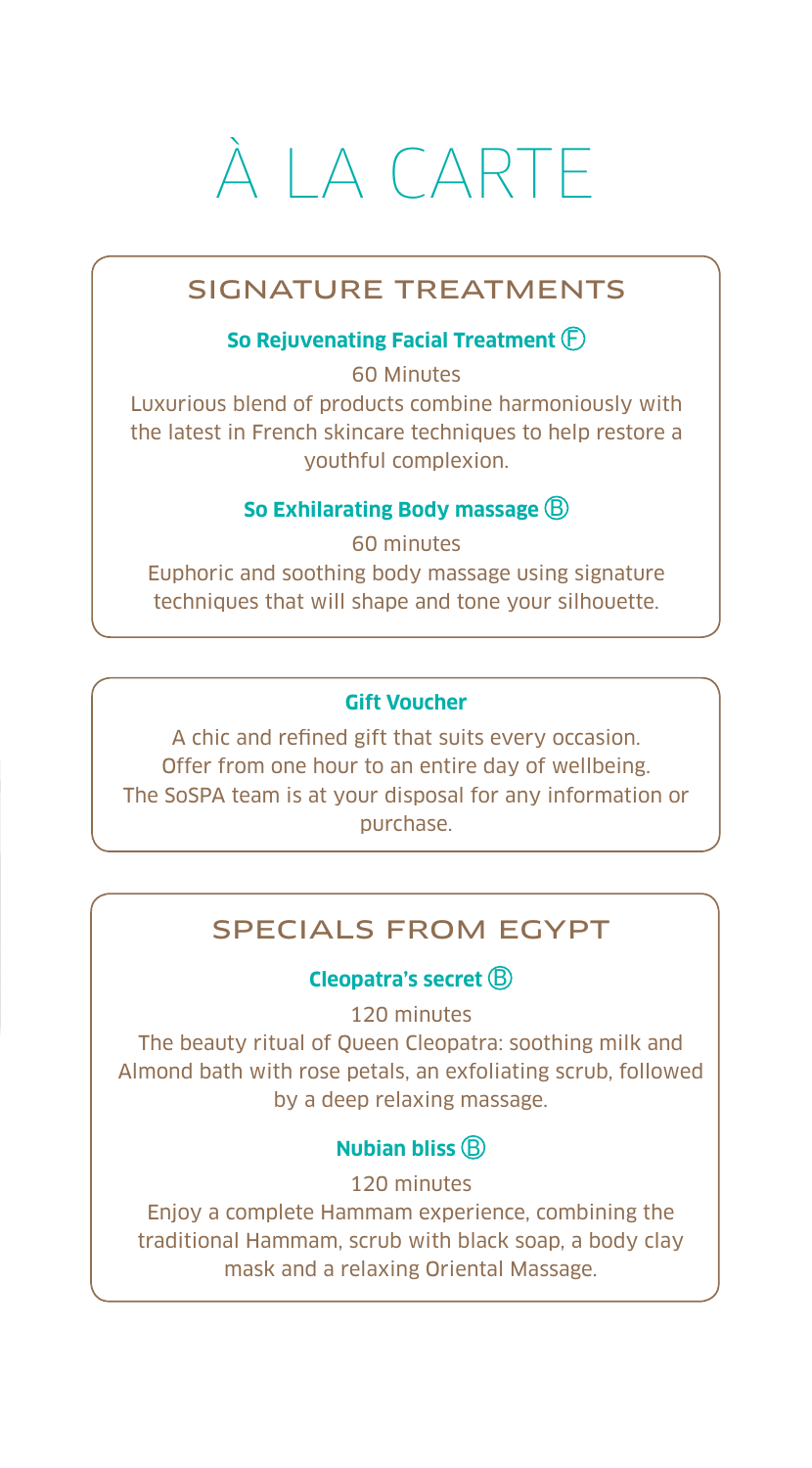

#### **FOOT MASSAGE**

Welcome to the Ancient Chinese tradition of Health through the foot massage. It stimulates energy channels, promoting healing and intense relaxation.

#### **HEAD MASSAGE**

Traditional Head Massage is a derivative of Indian Head Massage, which is a powerful yet subtle form of treatment. This form of massage is based on old Ayurvedic techniques, involving work on the upper back, shoulders, neck, scalp and face. It will leave you rejuvenated by reducing your stress and fatigue.

# **DE-STRESS EXPRESS B**

Ideal to ease tension of the busy day, this corrective massage is customized to produce optimal stress reduction in only half an hour.

| <b>INDIVIDUAL</b><br><b>TREATMENTS</b> | <b>Booking before</b><br>3 <sub>pm</sub> | <b>Booking after 3pm</b> |
|----------------------------------------|------------------------------------------|--------------------------|
| <b>30 Minutes</b>                      | 70 USD                                   | 80 USD                   |
| <b>60 Minutes</b>                      | <b>105 USD</b>                           | <b>120 USD</b>           |
| <b>90 Minutes</b>                      | <b>138 USD</b>                           | <b>165 USD</b>           |
| <b>120 Minutes</b>                     | <b>180 USD</b>                           | <b>210 USD</b>           |

| <b>COUPLE SPA TREATMENTS</b>                                                                                        |                         |                |  |  |
|---------------------------------------------------------------------------------------------------------------------|-------------------------|----------------|--|--|
| SoUs $\circledR$                                                                                                    |                         |                |  |  |
| 90 Minutes /120 Minutes<br>Mix and match any treatments from our menu and enjoy<br>unforgettable time just for two. |                         |                |  |  |
|                                                                                                                     | <b>Solls 90 Minutes</b> | <b>205 USD</b> |  |  |
|                                                                                                                     | Solls 120 Minutes       | 260 USD        |  |  |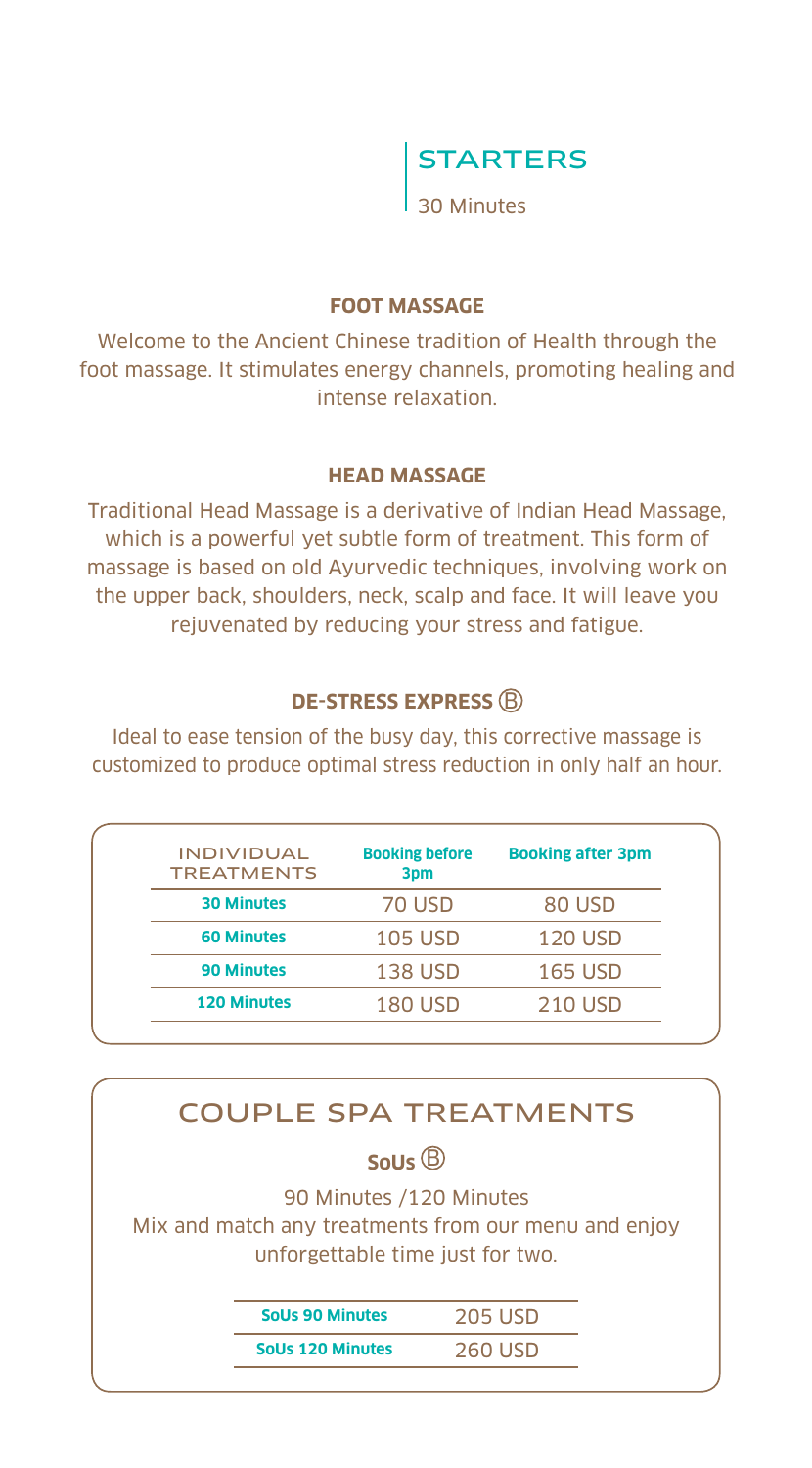# WORLD'S BEST FACIALS

#### **YOUTH REVEALING PIONNER FACIAL TREATMENT**  $\left(\widehat{F}\right)$

#### 90 Minutes

This treatment reaches the height of biotechnological performance and restores the skin's youthfulness, softness and luminosity. Results: the skin is smoother and firmer. It glows with new radiance.

#### **WHITE LUMINATION PIONNER FACIAL TREATMENT**  $(F)$

#### 90 Minutes

This very complete treatment offers skin cleansing along with chemical exfoliation in order to encourage a "new skin" effect. This is followed by a face massage carried out with the new Perfecting Massage Cream, an advanced professional product formulated to combine brightening action, dark spot correction and action on wrinkles. The application of the new Luminous Complexion Mask, Plasticizing with Vitamin C delivers a final burst of radiance for a glowing face.

# **FACIAL FOR MEN** F

#### 60 Minutes

Stressed and fatigued male skin will love this detoxifying treatment, combining moisturisation with deep cleansing ( Peeling, blackhead removal, masque , etc) The skin is left relaxed, purified and intensely moisturized.

# SO-KID'S

#### **LITTLE ANGEL'S**

30 Minutes

A relaxing, soothing treatment perfect for energetic kids, the Angel Bliss Massage improves the quality of children's sleep, soothes the nervous system, and helps to strengthen the immune system through a gentle pressure oil massage applied to the scalp, legs and feet.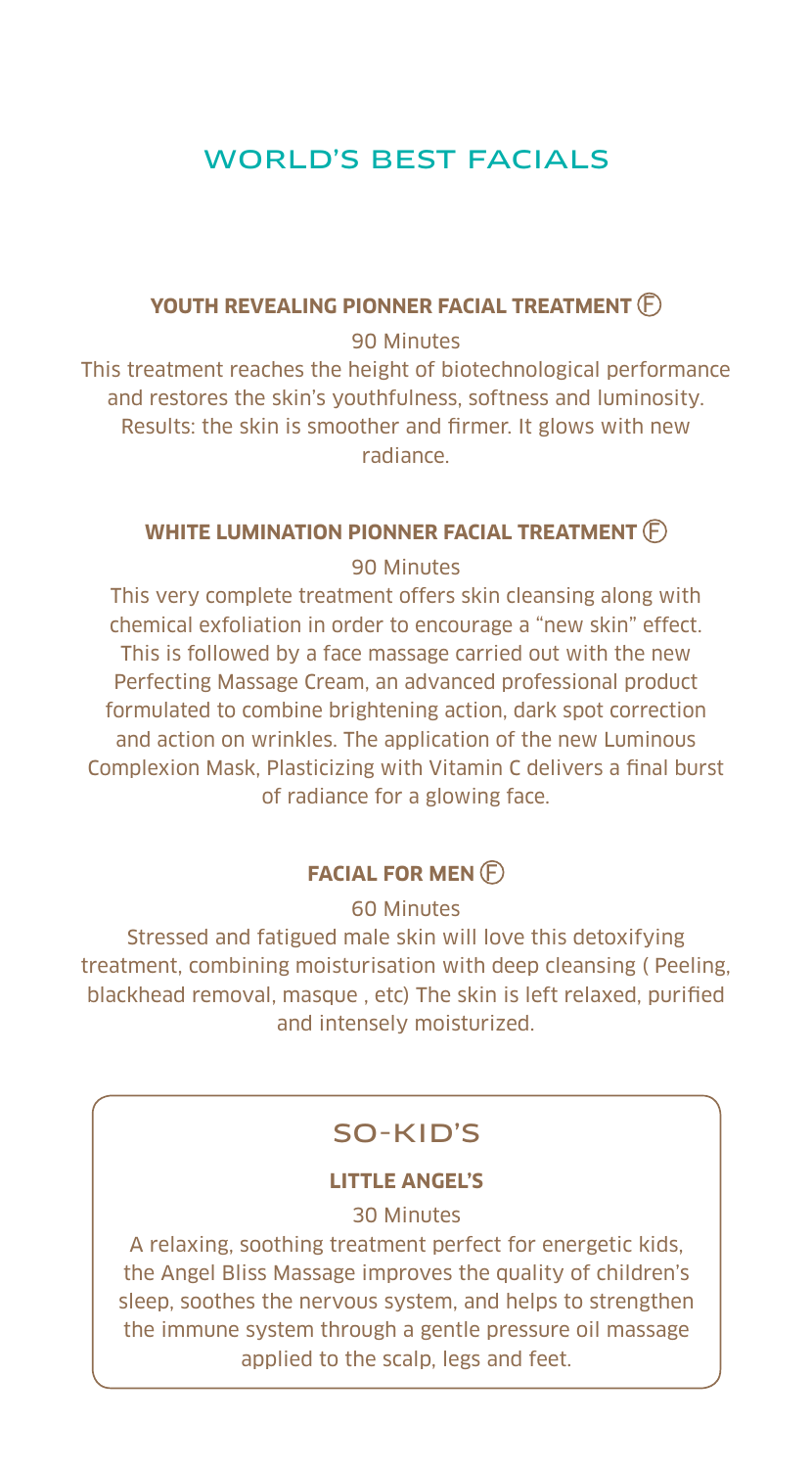MAINS

REVISITED CLASSICS

# **AROMA MASSAGE**  $\textcircled{R}$

60 Minutes /90minutes A deeply relaxing massage that is customized to your specific blends made with 100% vegetal massage oil.

# **HOT STONE ROLLING B**

 90 Minutes Specially designed to overcome stress and encourage relaxation, this massage designed to deeply relax muscle tissue, improve circulation and relieve tension.

# **IN-DEEP RELAXING MASSAGE B**

60 Minutes /90 minutes A full body massage designed to deeply relax muscle tissue, improve circulation and tension.

# **COCOON MASSAGE B**

60 Minutes

This massage, specially developed for the expectant mothers, is simultaneously gentle, comforting and toning. It aims at improving blood circulation and relaxing muscles to soothe the legs and back of the mother to be.

Ideal for expectant mothers seeking a little "Me" time to feel lighter, more relaxed and ultimately radiant.

# **DETOX MASSAGE B**

60 Minutes / 90 Minutes / 120 Minutes

This massage combines relaxation with slimming results. Starting with a Lymphatic massage of the legs, combined with the tapping and roll movements, the skin is detoxified and toned through the application of suction pads. This incredible treatment will reduces the appearance of cellulite as well as tackle fluid retention in the stomach and legs. For visible results a series of treatments are required.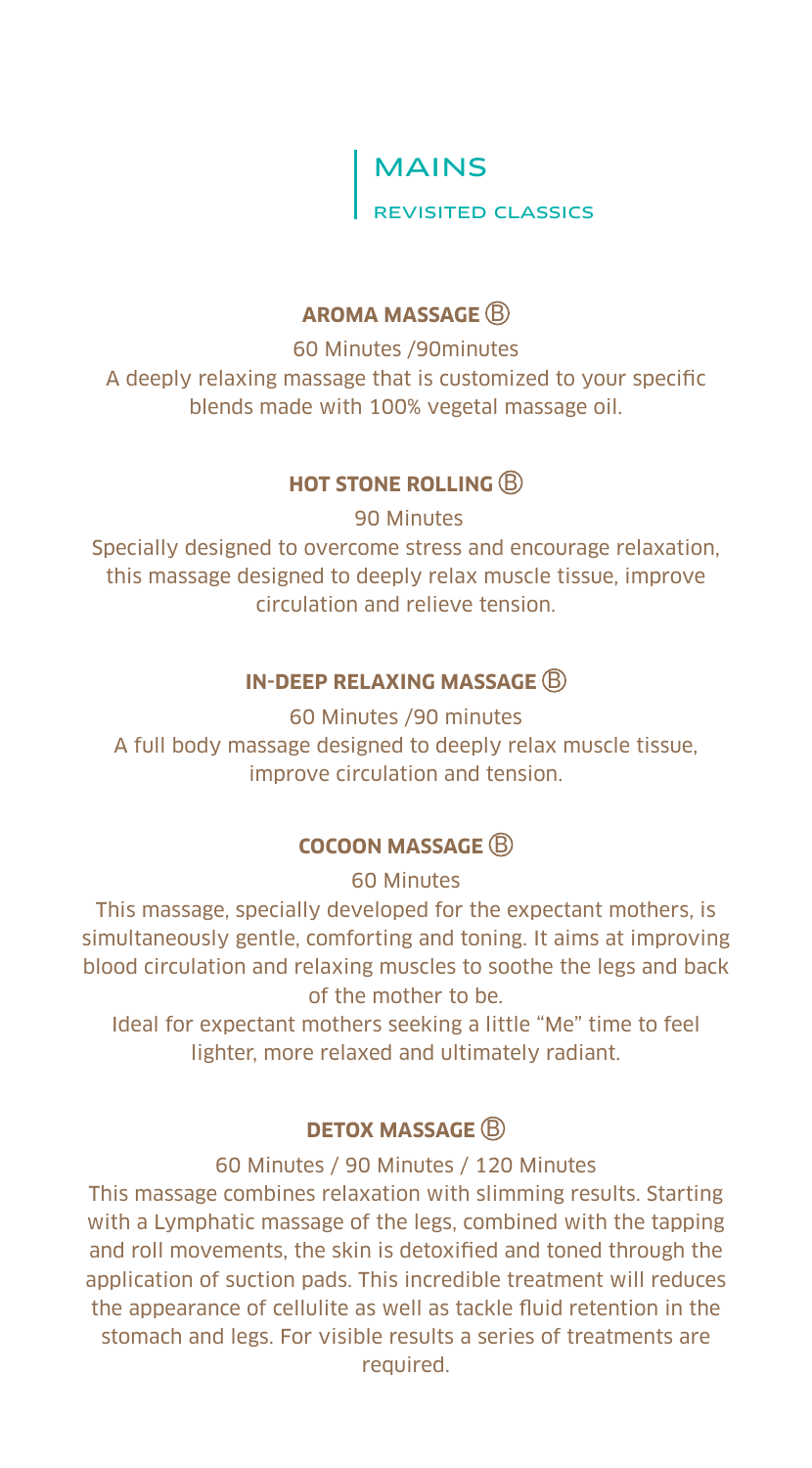#### **AYURVEDIC MASSAGE** B

60 Minutes /90 Minutes

Deep and powerful, this treatment intensely works on muscle tissue with a variety of movements which are both invigorating and stimulating. Through the careful application of pressure, sustained strokes, tapping and stretching, the skin and muscles are warmed while the mind and body become relaxed.

#### **THAI MASSAGE B**

60 Minutes /90 minutes

Both relaxing and energizing, the therapists use their hands, knees, legs and feet to move you into a series of Yoga-like stretches to reduce stress, increase flexibility and center the mind and body.

# DESSERTS

30 Minutes

### **INTENSE BODY WRAP B**

30 Minutes

Sumptuous and creamy Bourbon Tea Intense Body Wrap will give you soft and comfortable skin. Combining the beneficial properties of the milk, rice and Kaolin powders with a Vanilla and Coconut nectar, the treatment envelops the body relax and absorb the unique fragrances and sensations with our scalp and foot massage.

# **AROMATIC BATH B**

30 Minutes

Enjoy an utter relaxation with this bath ceremony and enjoy the blissfulness of personalized therapeutic essences. This treatment awakes the senses to restore physical and psychic harmony.